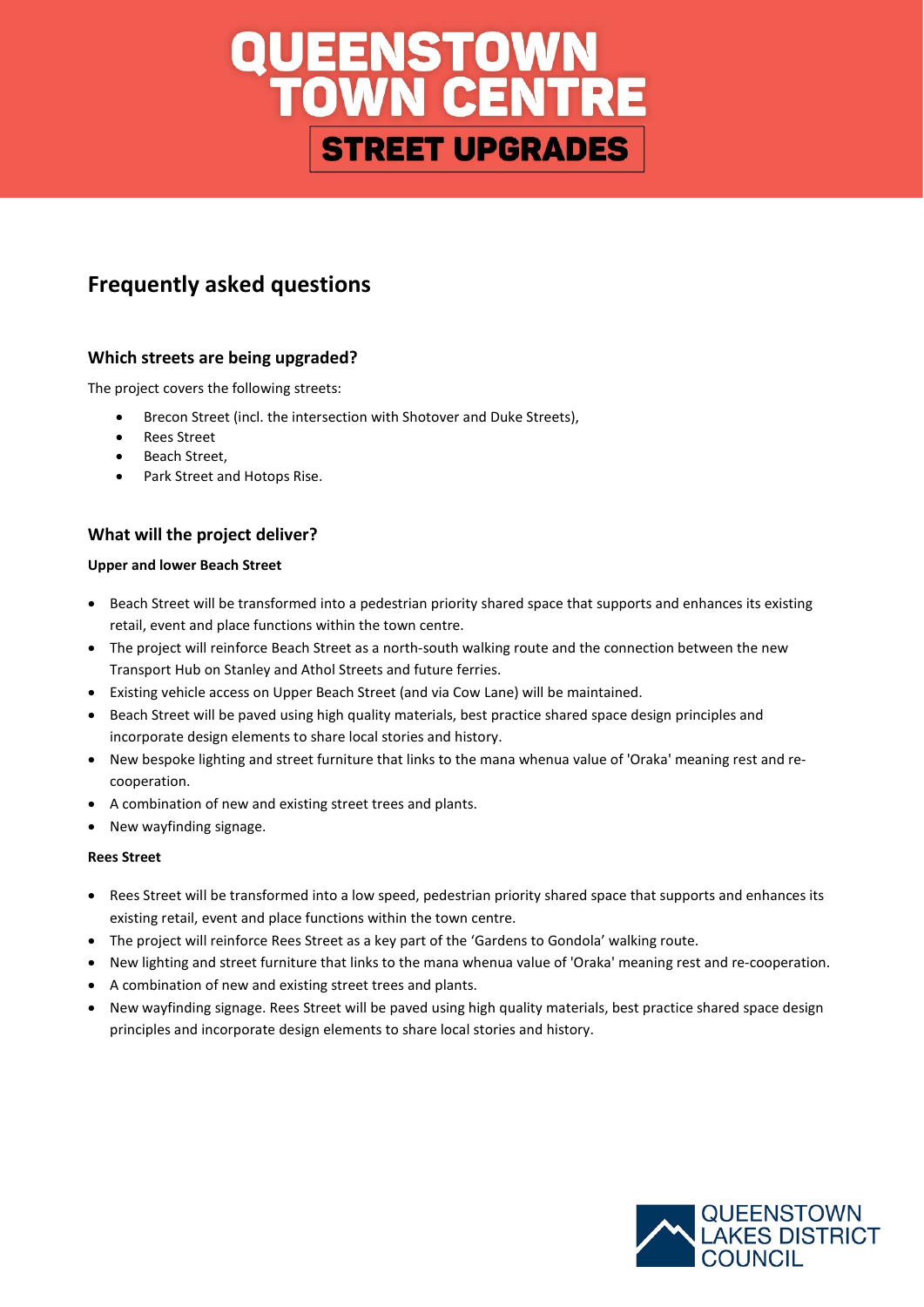## **Upper Brecon Street (Skyline Gondola to Man Street)**

- Upper Brecon Street will be transformed to give greater pedestrian priority. 4-5 metre wide footpaths and new pedestrian crossings will make it easier and safer to access on foot.
- The project will reinforce Brecon Street as a key part of the 'Gardens to Gondola' walking route.
- The design is future-proofed, through consideration of existing and proposed developments along the route.
- A combination of new and existing street trees and plants.
- Changes to carparking.
- New wayfinding signage.
- Signalised intersection at Man / Brecon street.

### **Lower Brecon Street (Intersection with Duke, Shotover and Rees Streets)**

- Lower Brecon Street from the bottom of the Brecon stairs will be transformed into a pedestrian priority shared space that supports and enhances its movement and place functions within the town centre.
- The project will reinforce this area as a key part of the 'Gardens to Gondola' walking route.
- Lower Brecon Street will be paved using high quality material, best practice shared space design principles and incorporate design elements to share local stories and history.
- A combination of new and existing street trees and plants.
- New street lighting and furniture to encourage social gathering.
- Improvements to the Brian Smith Reserve.

### **Park Street**

- Park Street will be enhanced by a new shared walking and cycling path, connecting Queenstown Gardens and the Queenstown Trail to Hotops Rise.
- A new dedicated cycle path alongside the existing Hotops pathway will connect Park Street with Camp Street and the town centre.
- The existing bridge connecting Hotops Rise with Camp Street will be replaced with a new dedicated pedestrian bridge.
- New street lighting and furniture.
- New paving, new stone kerbs, stone setts at pedestrian crossings and exposed aggregate concrete footpaths.
- New wayfinding signage.

## **Where does this project originate?**

The project delivers on the objectives of the Queenstown Town Centre Masterplan:

- Improved walking and cycling connections and facilities.
- Reduced car traffic in Queenstown Town Centre.
- Improved public spaces in Queenstown Town Centre.

The selected streets were identified as priority walking and cycling routes within the Wakatipu Active Travel Network.

The Masterplan sets out a four-stage programme of works, that will extend across the town centre, improving access and increasing commercial activity by creating a liveable, thriving and authentically New Zealand town centre.

The Queenstown Town Centre Street Upgrades project has been shaped and improved by community feedback in 2017, through engagement on the Queenstown Town Centre Masterplan. This was followed by further input in 2019 as part of the Wakatipu Way to Go engagement.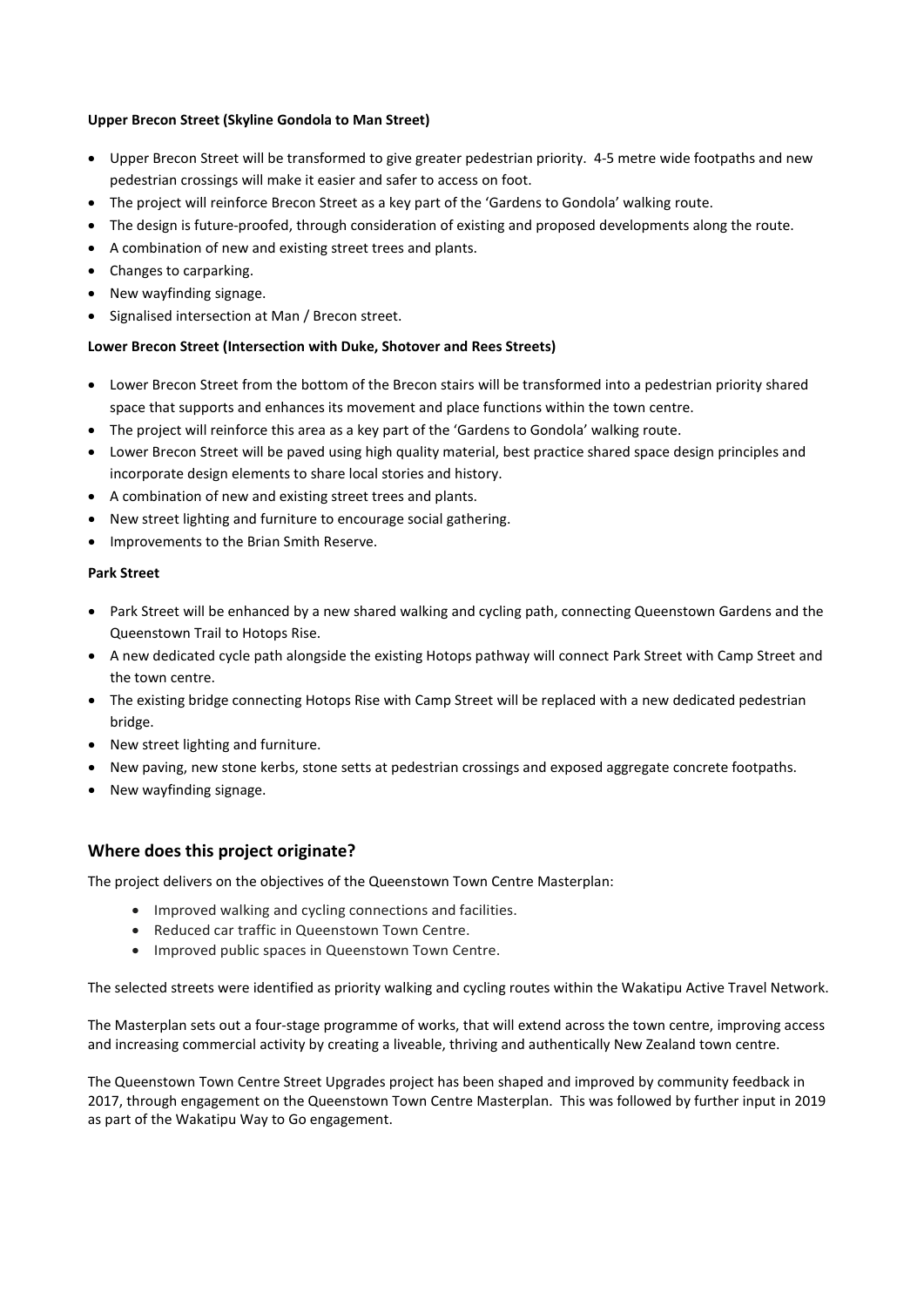## **How much does the project cost?**

The project budget is \$60m, which includes \$35m funding from the Crown Infrastructure Partners and the remainder funded by QLDC.

## **What is the project start date?**

The project will start in September 2020 and is likely to start in Lower Beach Street.

## **How long will the project take to complete?**

This will be determined over the coming months and affected parties will be contacted as soon as a construction programme is confirmed.

## **How will the project be delivered?**

Right now we are focused on making sure we have the right resource in place to deliver the street upgrades as smoothly as possible to minimise disruption.

We've already received lots of input from local businesses and residents that we're using to help shape how the programme will be delivered and this will continue to be an important part of our success.

We are considering a number of procurement options to integrate and coordinate the delivery of multiple projects within the town centre alongside our conversations with the affected community.

We want to give affected businesses and residents as much notice as possible so we'll communicate the final construction programme and how it will be delivered as soon as those details are confirmed

## **Can construction happen 24/7 to be completed faster?**

We'll explore with the contractor what hours of work are feasible. We're not permitted to undertake noisy works at night, but there may be opportunities for quieter construction activities. We are mindful of nearby hotels and residential properties.

## **What will the hours of work be?**

This will be determined once a contractor is appointed. We'll keep you updated on this.

## **When will construction be outside my property**?

By providing us with your contact details, we'll be able to inform you well in advance of works outside your property. If you haven't already completed the survey distributed by the Chamber of Commerce, you can complete it now at <https://www.surveymonkey.com/r/PF67ZQ5>

## **Will construction be noisy?**

Yes, the breaking up of the existing street surface will be noisy, as will excavation around underground services and the construction of new services and pavements. The contractor will use noise mats whenever this sort of work is undertaken.